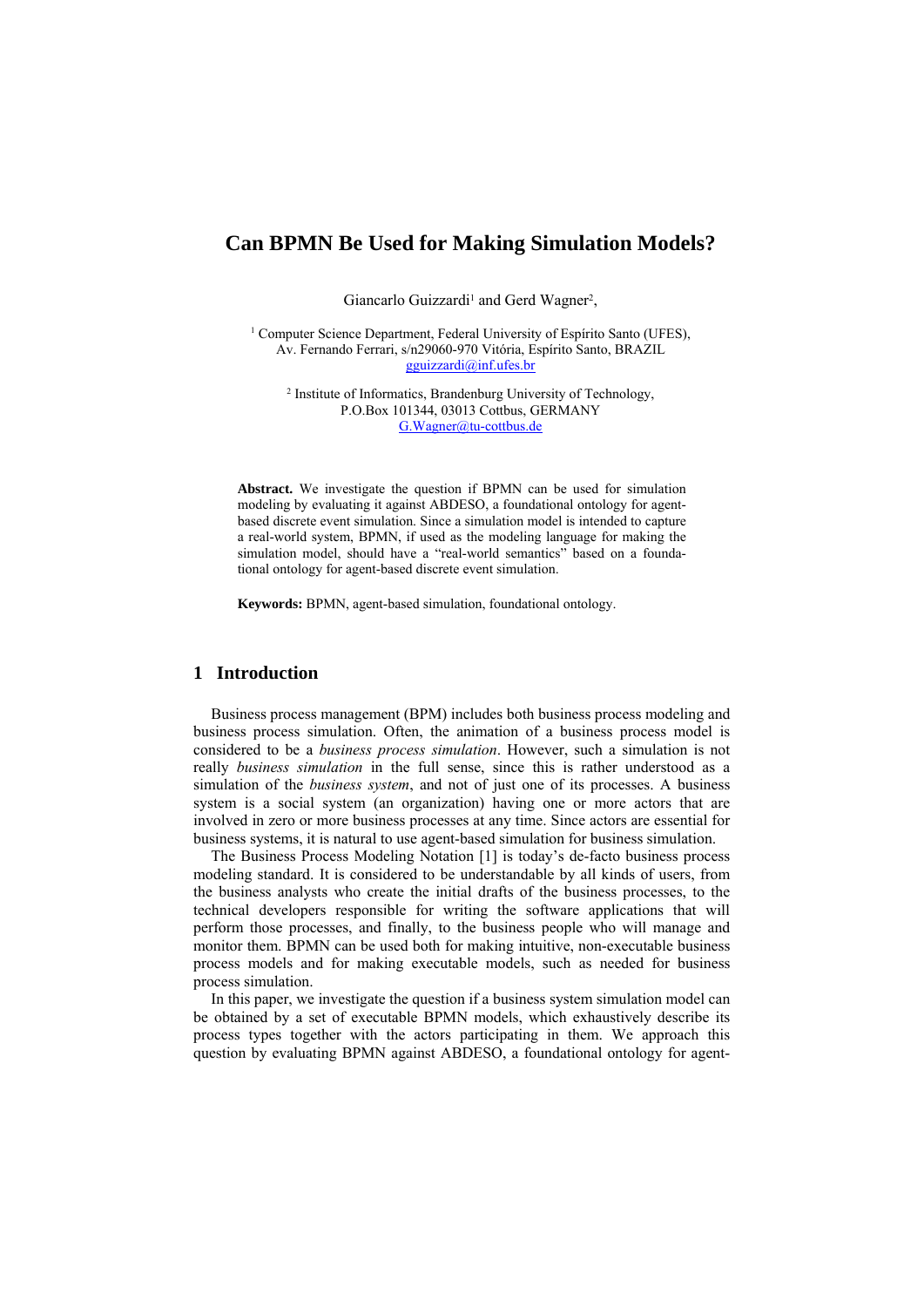based discrete event simulation that has been proposed in [11]. Since a simulation model is intended to capture a real-world system, BPMN, if used as the modeling language for making the simulation model, should have a "real-world semantics" based on a foundational ontology for agent-based discrete event simulation.

In recent years, there has been a growing interest in the application of foundational ontologies (also known as upper level, or top-level ontologies) for providing realworld semantics for conceptual modeling languages, and theoretically sound foundations and methodological guidelines for evaluating and improving the models made using these languages. While the value of an ontologically well-founded conceptual modeling language is widely acknowledged in the areas of information system and software system engineering, as indicated by the great number of recent publications in this area, the issue of investigating the ontological foundations of simulation languages did not yet receive much attention in the scientific literature.

While there are several research papers on the ontological foundations of organization and business process modeling (see section 2), there has been no attempt yet to demonstrate the value of an ontologically well-founded modeling language for ABS. The main benefit obtained from establishing the onto-logical foundations of the core concepts of agent-based modeling languages is a clarification of their real world semantics. An ontological semantics of a simulation modeling language leads to a higher overall quality of the simulation models expressed in that language with respect to comprehensibility, maintain-ability, interoperability and evolvability.

In a series of publications [6], [7], [8], [9] we have reported about our project for developing a foundational ontology called "UFO" (for Unified Foundational Ontology) by employing theories from Formal Ontology, Cognitive Psychology, Linguistics, Philosophy of Language and Philosophical Logics. The core of UFO has been established through the development of an ontology of endurants by the first author in [5] This foundational ontology has been successfully applied in the analysis of several important conceptual modeling constructs such as Roles, Types, Part-Whole Relations, Attributes, and Datatypes, among others.

While the ontological foundations of basic DES have been analyzed in [10], using the discrete event system ontology DESO based on the UFO layers A and B (about objects and events), the ontological foundations of agent-based DES have been analyzed in [11], using the agent-based discrete event system ontology ABDESO based on the UFO layer C about agents.

The remaining of this article is organized as follows. In section 2, we discuss some related work. Section 3 contains a summary of UFO, and of ABDESO. Then, in section 4, we summarize the essentials of BPMN, and finally, in section 5, we use ABDESO for evaluating the suitability of BPMN as a business simulation modeling language.

# **3 Related Work**

In [3], using the Web ontology language OWL, an ontology defining an agentbased simulation framework is presented and possibilities for using OWL's automated reasoning capabilities are discussed.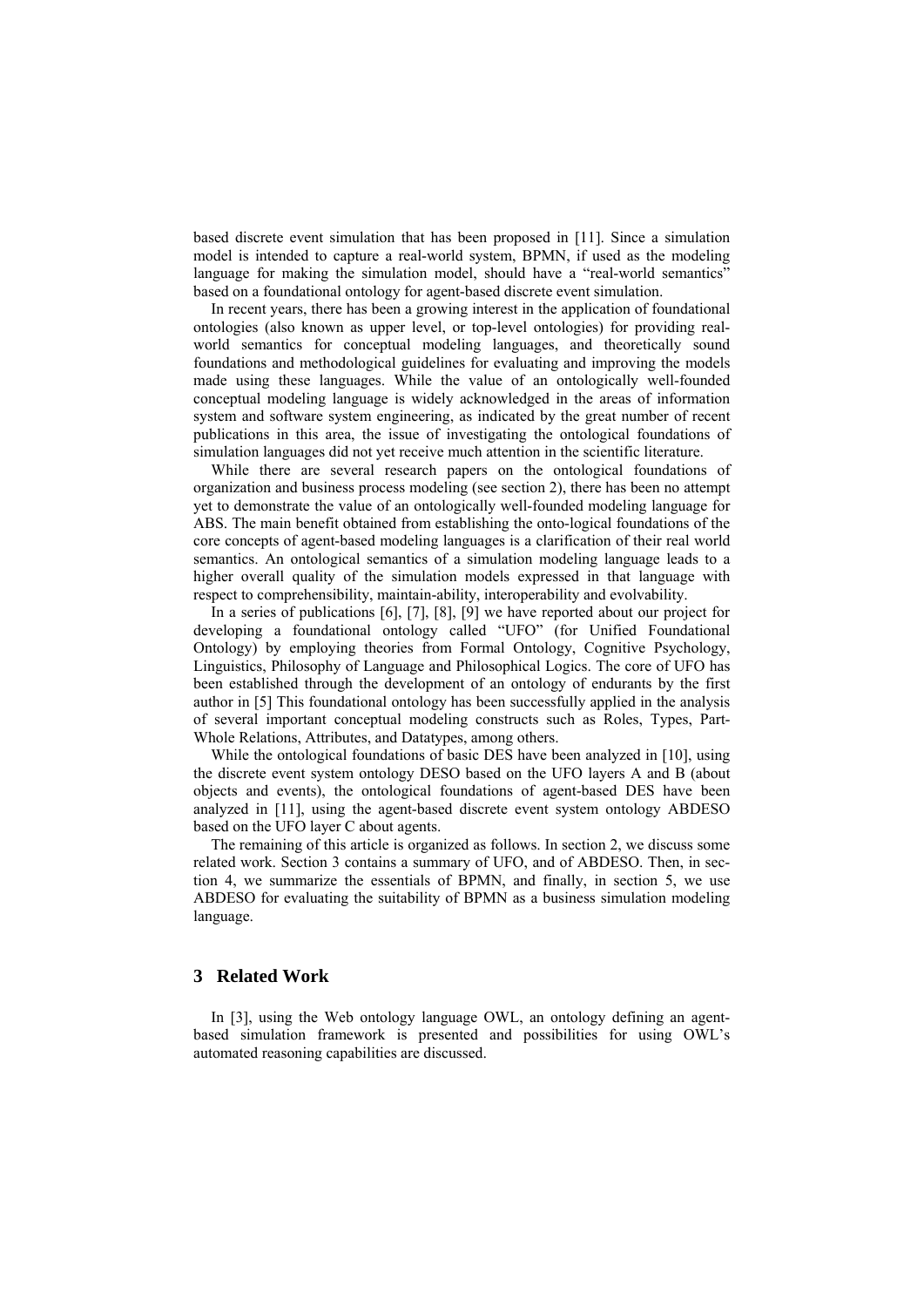In [12], it is proposed to use ontologies (in the sense of conceptual domain models) for making the scientists' conceptual models more coherent with the simulation program code. This amounts to making an explicit conceptual model (using UML and/or OWL) before starting to code a simulation. However, although the paper refers to philosophical work on ontologies, foundational ontologies are not considered.

There is a large body of work, in which foundational ontologies are used for evaluating business process modeling languages, see, e.g [4]. As an example of more recent work on investigating the ontological foundations of multi-agent systems, see [2], in which the ontological modeling of organizations is discussed.

So, while there have been several proposals about how to use ontology engineering technologies, such as OWL, in agent-based simulation engineering, and there is a large body of work on using foundational ontologies for evaluating business process modeling languages, including BPMN, we were not able to find any work on the evaluation of BPMN as a business simulation language.

### **4 UFO and ABDESO**

Since the development of UFO is an ongoing project, we use a simplified version of it, called *Essential Unified Foundational Ontology (eUFO)*, which restricts both the breadth and the depth of UFO, and simplifies its philosophical terminology, harmonizing it with informatics terminology as much as possible.

In this section, for making the present paper self-contained, we briefly summarize the base layer of eUFO, called eUFO-0, as well as its layer eUFO-*A* about substance individuals and trope individuals, and its layer eUFO-*B* about events, using UML class diagrams. These layers of eUFO have been more extensively discussed in [10].

eUFO-0 defines a number of basic ontological categories, as depicted in Figure 1 below, making a fundamental distinction between *individuals*, which are things that exist in time and space in "the real world" and have a unique identity, and *universal*, which are feature-based classifiers that classify, at any moment in time, a set of individuals with common features.



**Fig. 1.** eUFO-0 − the base layer of eUFO

We distinguish between three kinds of individuals: substance individuals, trope individuals and events. As opposed to substance individuals, trope individuals can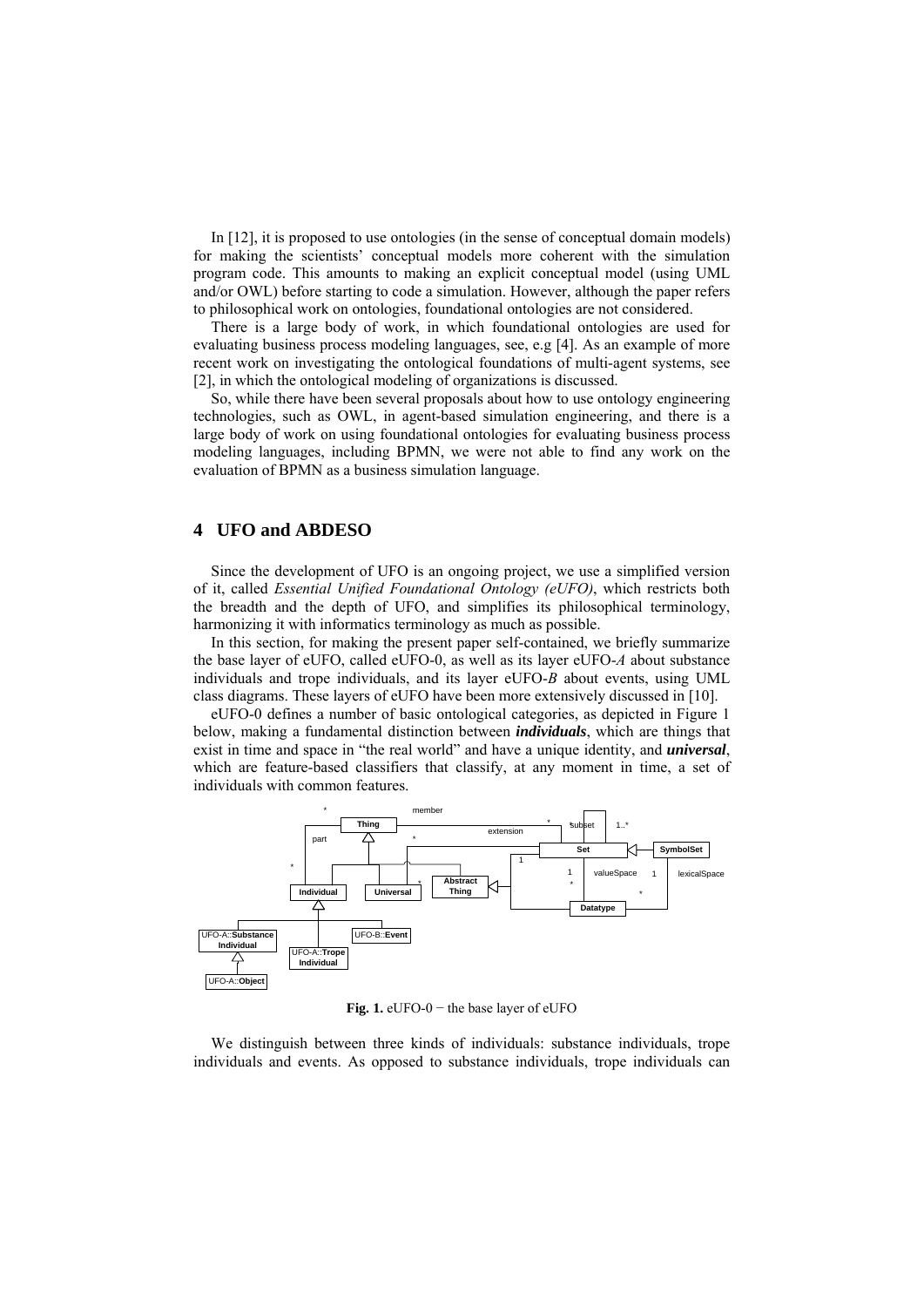only exist in other individuals, i.e., they are existentially dependent on other individuals. The distinction between substance individuals and events can be understood in terms of their relationship to time. Substance individuals are wholly present whenever they are present, i.e., they are in tim*e*. Events *happen in time*, they may have temporal parts.

#### **4.1 Substance Individuals, Attributions, Relationships and References**

Examples of substance individuals are: the person with name "Gerd Wagner", the moon, or an amount of sand. Examples of events are: today's rise of the sun, my confirmation of an e-commerce purchase order through clicking the OK button, or the Second World War. Examples of trope individuals are: the redness of John's T-shirt, Giancarlo's employment with UFES, or my daughter's belief in God.

The ontology of substance individuals and trope individuals forms the UFO layer *A*, which is depicted in Figure 2, while the ontology of events forms the UFO layer *B*, which is depicted in Figure 3.

There are two kinds of trope individuals: (a) *Intrinsic* trope individuals can be *qualities* such as an individualized color or a temperature, and *modes* such as a skill, a belief, or an intention; (b) *Relational* trope individuals or *relators*: a medical treatment, a purchase order, or a social commitment. While qualities and modes depend on one single individual (their *bearer*), in which they *inhere*, relators depend on two or more individuals (their *relata*), which they *mediate*.

We distinguish between the color of a particular apple (as a *quality* of the apple) and the color *data value* that we associate with this quality in an *attribution* (with the help of an *attribute*). This data value is a member of the *value space* of the *data type* of the attribute. As an example, consider the attribute *hairColor*, which is applicable to persons, and associated to a datatype with a value space consisting of color names. Then, the triple <john, hairColor, grey> represents an attribution that makes the sentence "The hair color of John is grey" true.

While a *formal relationship*, such as [Brandenburg is part of Germany], holds directly, for a *material relationship*, such as [Paul is being treated in the medical unit M], to exist, something else, which *mediates* the involved individuals (Paul and M), must exist. Such a mediating individual with the power of connecting individuals is called a *relator*. For example, a medical treatment connects a patient with a medical unit; an enrollment connects a student with an educational institution; a covalent bond connects two atoms. In general, relators are founded on events.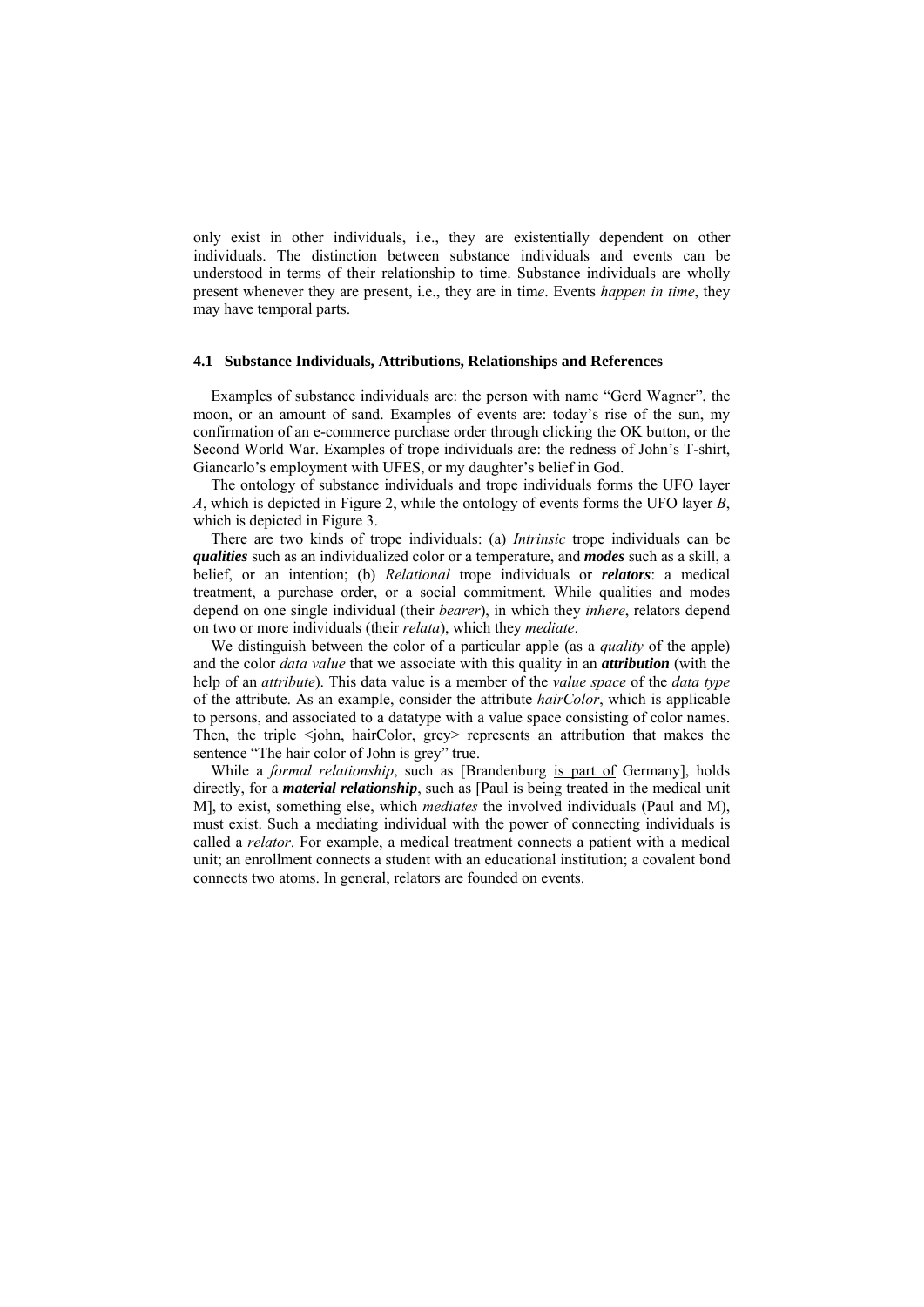

**Fig. 2.** eUFO-A − an ontology of substance individuals.

In a correspondence theory of truth (such as Tarski's semantics of predicate logic), attributions, references and relationships are considered as "truth makers" ("facts") that make corresponding sentences true.

#### **4.2 Events**

Events are individuals that may be composed of temporal parts. They *happen in time* in the sense that they may extend in time accumulating temporal parts. An event cannot exhibit change in time like a substance individual.



**Fig. 3.** eUFO-B − an ontology of events.

Figure 3 depicts the core fragment of the eUFO-B ontology of events, which can be atomic or complex, depending on their mereological structure. Events existentially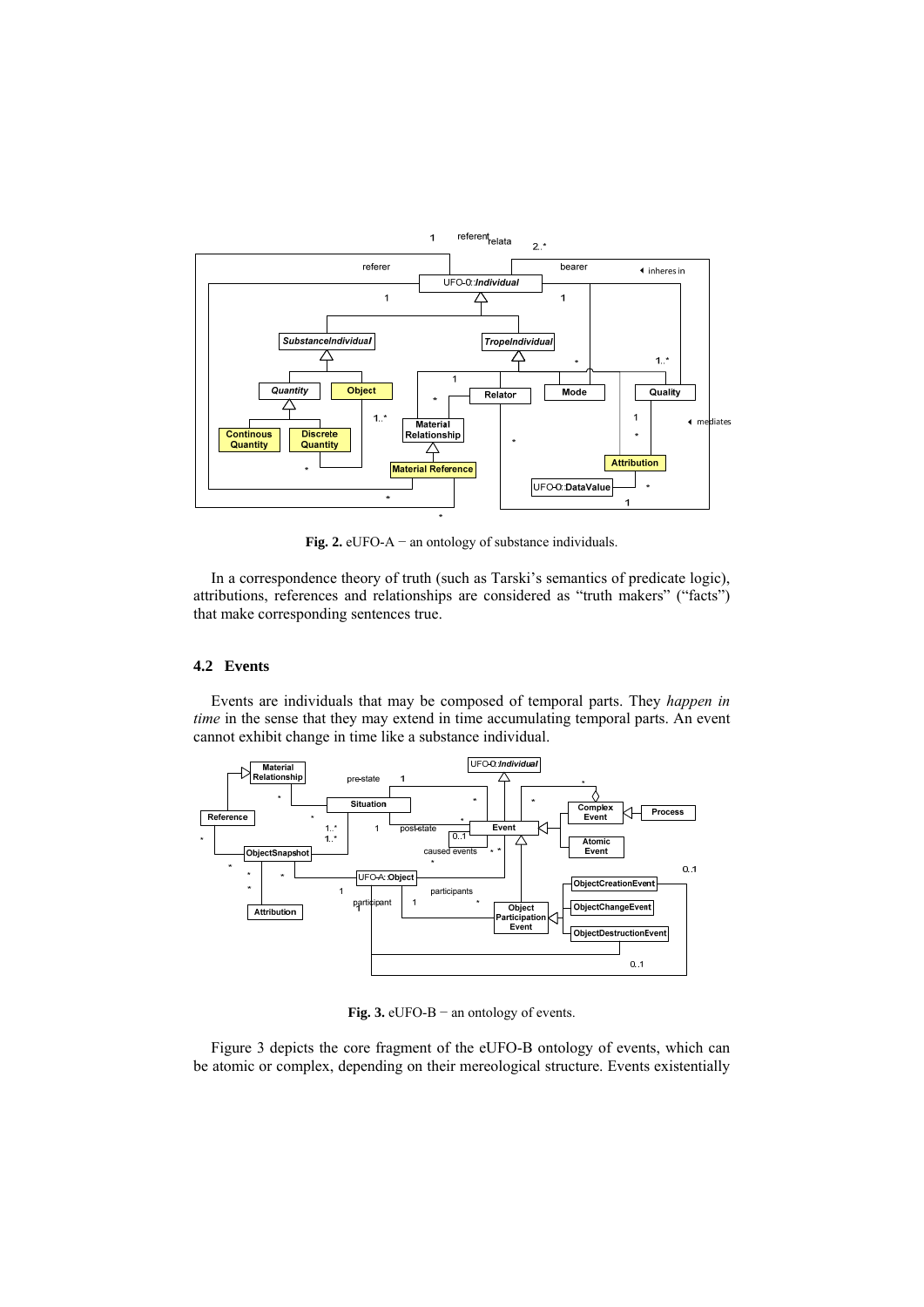depend on their *participants* in order to exist. For instance, in the event of Caesar being stabbed by Brutus, we have the participation of Caesar himself, of Brutus and of the knife. Each of these participations is itself an event (an *object participation event*), which existentially depends on a single object. Special cases of object participation events are *object creation*, *object change* and *object destruction* events.

Events may change the real world by changing the state of affairs from a *pre-state* situation to a *post-state* situation. Each situation is determined by a set of associated *object snapshots* and a set of associated material relationships holding between the involved objects, where an object snapshot is a set of attributions and references of a particular object.

## **4.3 Universals**

Universals *classify* individuals, which are said to be their *instances*. The set of all instances of a universal is called its *extension*. We consider seven kinds of universals: *event types*, *object types*, *quality universals*, *attributes*, *relator universals*, *reference properties* and *material relationship types*. There are other kinds of universals, but these seven are the most relevant for conceptual modeling.



**Fig. 4.** eUFO-U – an ontology of universals (types).

While the notions of attribute, relationship type and reference property are wellknown in computer science in the area of information and database modeling, their ontological foundation in connection with quality universals and relator universals is not well-known.

#### **Different Kinds of Object Types**

We distinguish between the different kinds of object types shown in Figure 5.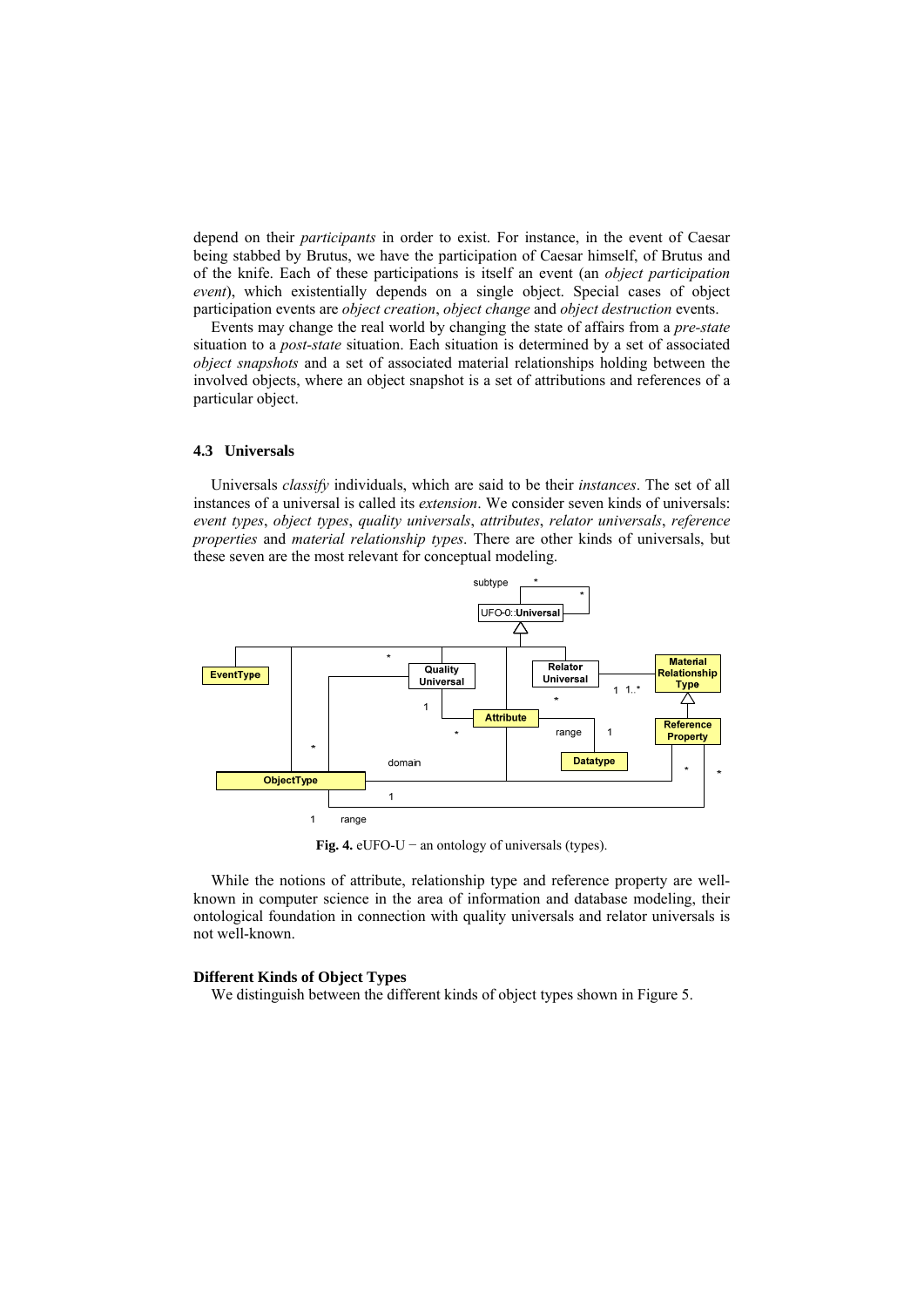

**Fig. 5.** The different kinds of object types of eUFO-U.

While all object types carry a principle of application, only *sortal types* carry a principle of identity for their instances. A principle of application allows to judge whether an individual is an instance of that object type. In contrast, a principle of identity allows to judge whether two individuals are the same. Non-sortal types, such as RedThing, are called *mixin types*.

Within the category of sortal types, we make a further distinction based on the formal notions of rigidity and anti-rigidity: A sortal type U is *rigid* if for every instance x of U, x is necessarily (in the modal sense) an instance of U. In other words, if x instantiates U in a given world w, then x must instantiate U in every possible world w'. In contrast, a sortal type U is *anti-rigid* if for every instance x of U, x is possibly (in the modal sense) not an instance of U. In other words, if x instantiates U in a given world w, then there must be a possible world w' in which x does not instantiate U. We call a rigid sortal type a *base type*.

For any anti-rigid object type A, there is a unique ultimate base type B, such that: (i) A is a subtype of B; (ii) B supplies the unique principle of identity obeyed by the instances of A. There is a specialization condition SC such that x is an instance of A iff x is an instance of B that satisfies SC. A further clarification on the different types of specialization conditions allows us to distinguish between two different kinds of anti-rigid object types: *roles* and *phase types*. Phase types constitute possible stages in the history of an individual.

For any role (e.g. Student) there is an underlying binary *material relationship type* or *reference property* (e.g. students) such that the extension of the role (e.g. the set of current students of an educational institution) is the *range* of that reference property.

### **Quality Universals and Attributes**

A *quality universal* classifies individual qualities of the same type. A quality universal can be associated with one or more datatypes, such that any particular quality corresponds to a specific data value from the value space of the datatype. The association between qualities from some quality universal and the corresponding data values from an associated datatype is provided by an *attribute*, which is a universal that classifies *attributions*. A quality universal can be captured by one or more corresponding attributes, each of them based on a different datatype.

E.g., the quality universal "hair color" could be captured by an attribute with the range of RGB byte triples or by an attribute with the range of natural language color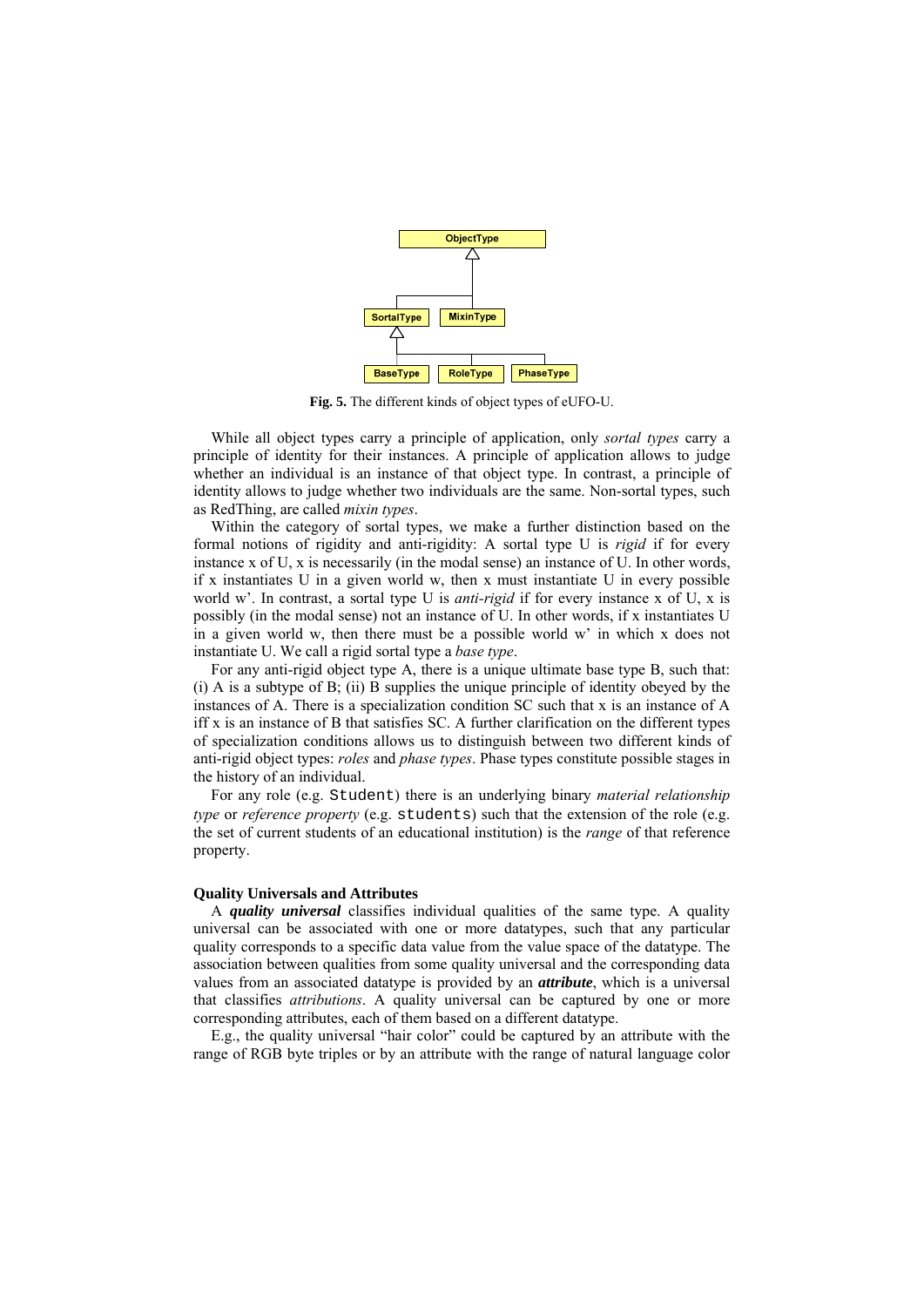names. Consequently, we may have more than one attribution for a particular quality, one for each associated attribute.

### **Relator Universals, Material Relationship Types and Reference Properties**

A relator universal classifies individual relators of the same type. The *material relationship type R* induced by a relator universal *R* classifies all material relationships induced by relators from *R*. Since each material relationship corresponds to a tuple, *R* also has a *tuple extension* (i.e. a *relation* in the sense of set theory). A material relationship type is a universal that classifies material relationships, which are 'truth makers' for material relationship statements.

A *reference property* represents a binary material relationship type, corresponding to a relator universal whose instances mediate exactly two individuals. Its tuple extension is a subset of the Cartesian product of the extensions of the two involved types. The first type is called the *domain*, and the second one the *range* of the reference property.

#### **4.4 DESO - A Foundational Ontology for Basic DES**

We summarize DESO, a foundational Discrete Event System Ontology on the basis of eUFO, proposed in [10].



**The Run-Time Ontology DESO-I** 

**Fig. 6.** The categories of individuals, as defined by DESO-I.

In DESO-I, for simplicity, we assume that there are only binary relationships, which are represented by *references* specifying an object as the value of a reference property. An *atomic fact* is either a reference or an attribution, as depicted in Figure 6.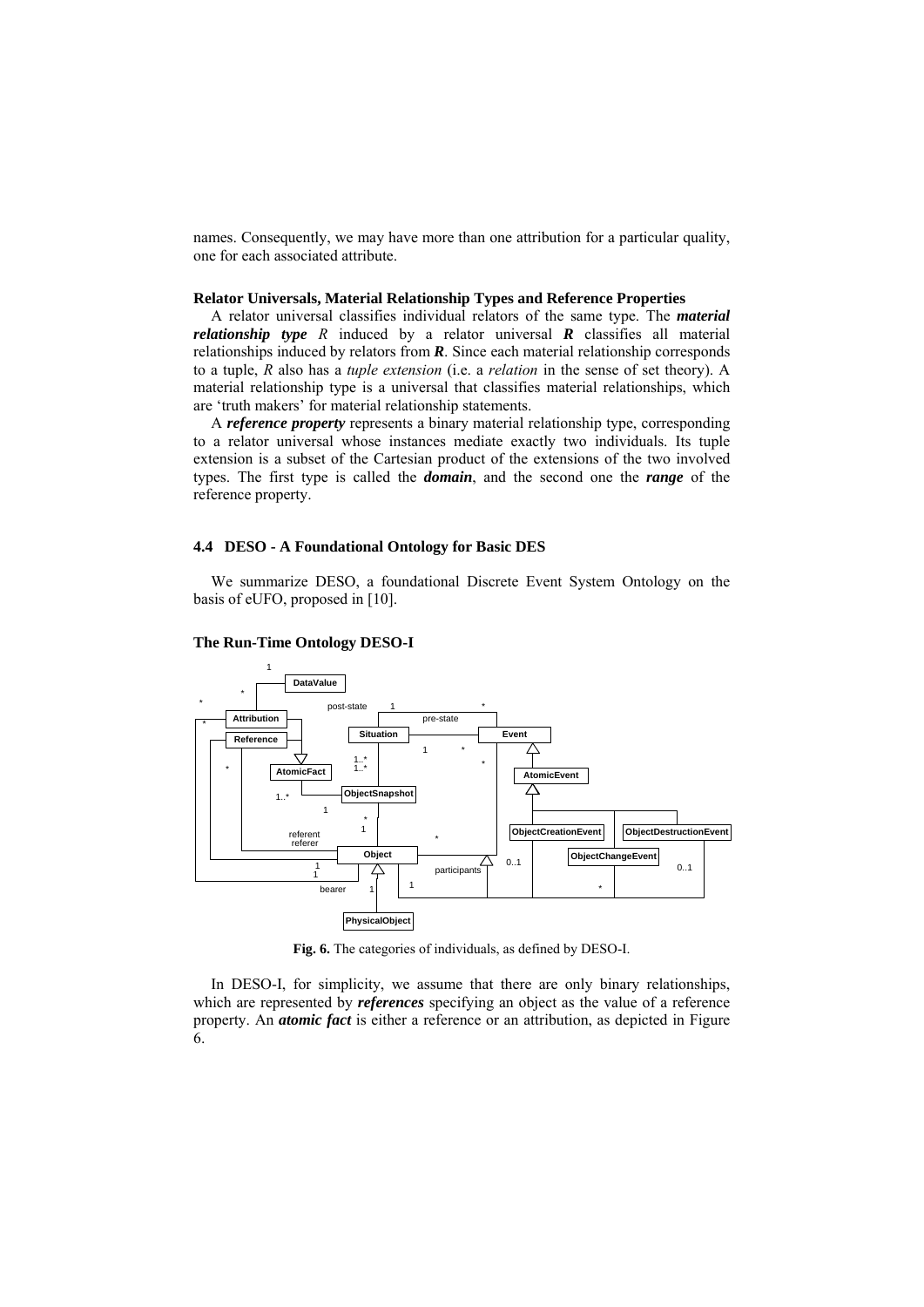Notice that in conceptual modeling, and in simulation modeling, we are not really interested to consider all the things that constitute a real-world system. We call those things, in which we are interested, *entities*, including: physical objects, events and certain material relationships. This choice implies that we do not want to include more abstract concepts, like relators or qualities, in a simulation model.

All these kinds of entities are classified with the help of *entity types*, as explained in the next Subsection. Entity types allow describing the entities classified by them with the help of *attributes* and *reference properties*. Since we also want to be able to describe certain material relationships in this way, it is natural to subsume them under the concept of entities.

### **The Design-Time Ontology DESO-U**

At design-time, we describe a discrete event system by defining the various entity types, the instances of which are part of the running system. In addition to the base concept *data type* from eUFO-0, also the concepts of (physical) object types, attributes and reference properties from eUFO-U are needed in DESO for allowing to represent abstractions of discrete event systems. In particular, the concepts of *object types* and *event types* are needed. Being special kinds of entity types, both object types and event types have *attributes* and *reference properties*, as depicted in Figure 7.



**Fig. 7.** The categories of types, as defined by DESO-U

#### **4.4 ABDESO - A Foundational Ontology for ABS**

We now summarize ABDESO, our *agent-based discrete event system ontology*, which extends DESO by adding the concept of *agents* and other concepts related to *agency*. Clearly, agents are special objects subsuming not only human beings, but also all kinds of living beings (including insects and bacteria), social systems (such as organizations), and also certain artificial systems (such as robots). All these objects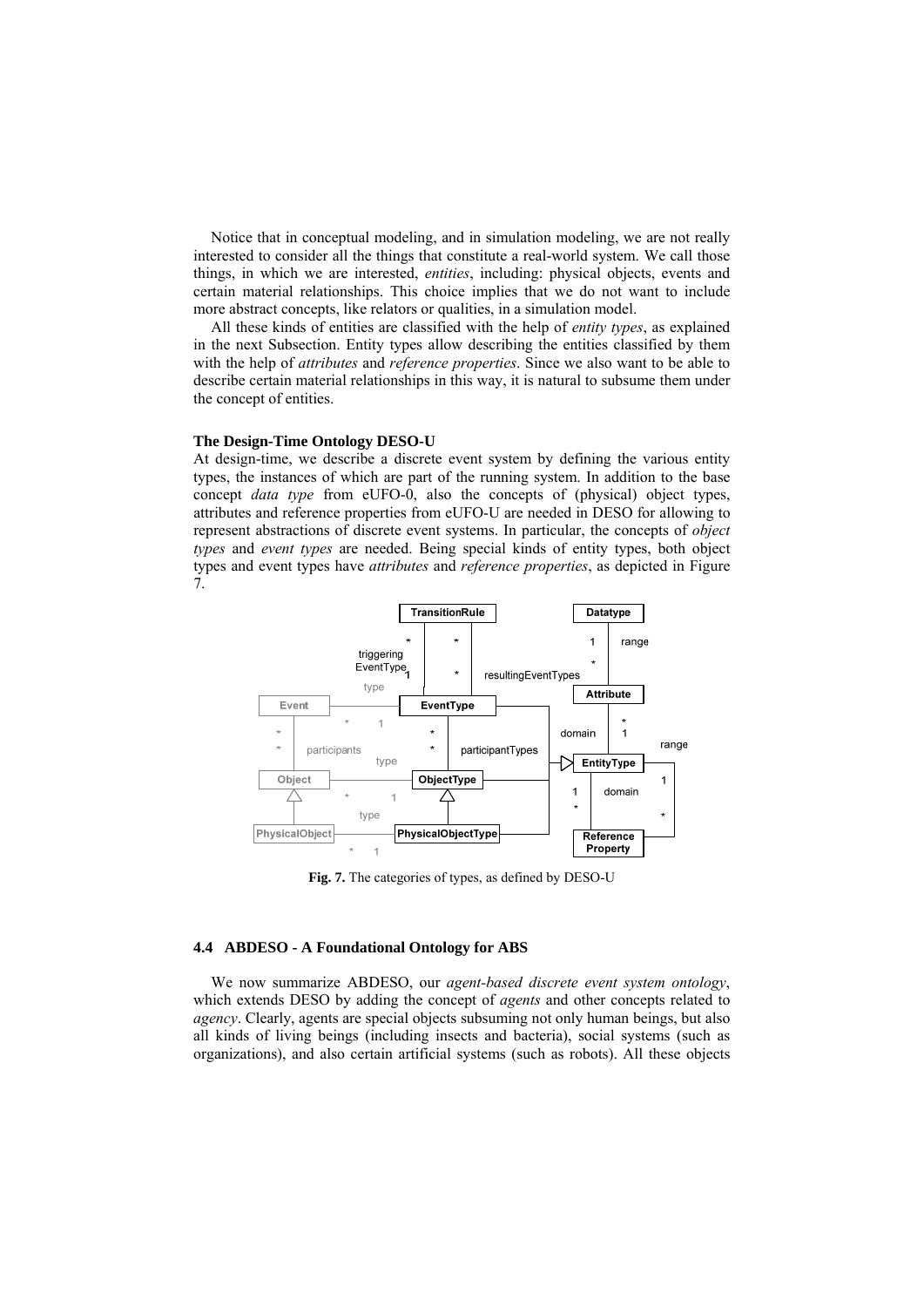are *interactive systems* that are able to *interact* with passive objects in their environment, or with each other, in a *purposeful* way. The question what constitutes *interaction* is closely related to the question of what is an *action*.

In philosophy, this question has been approached by asking how to distinguish "*the things that merely happen to people − the events they undergo − and the various things they genuinely do*", as [13] has put it. We define *actions* to be those events that are the direct result of the *purposeful behavior* of an *interactive system*. Notice that this definition does not exclude higher-level action concepts such as *intentional actions*, which we consider to be a special case of our more general action concept. So, we do not require an agent to have a mental state with beliefs and intentions, as it is common in 'realistic' philosophical theories of humans as cognitive subjects, and also in Artificial Intelligence approaches to multi-agent systems, in particular in the popular *Belief-Desire-Intention* (BDI) approach. Rather, we want to be able to characterize interactive systems as special objects that are distinct from passive objects, no matter if an interactive system can be considered intentional or not. It is obvious that we have to include in our account of interactive systems the concepts of *perception* and *action*. We include both of them as special kinds of events, viz *perception events* and *action events*. For being able to model communication as a special kind of interaction between agents, we introduce the concepts of a *message* and a *communication event*.

The influence of perceptions on the actions of an agent is given by its reactive behavior, which is based on behavior patterns in the form of *reaction rules*. A perception event may lead, via a reaction rule, to a resulting action of the agent in response to the event, or to an update of the agent's information state, which may include *belief*s. We assume that beliefs are expressed as *belief statements* in the agent's belief representation language. The influence of actions, and other events, on the perceptions of an agent is given by the causal laws of the agent's environment, taking the form of *transition rules*, (depicted in Fig. 7 about DESO-U), which determine the caused perception events.



**Fig. 8.** The basic categories of ABDESO.

Beliefs are part of the agent's *information state*, which is the agent's basis for making action decisions. Simple belief statements take the form of entity-property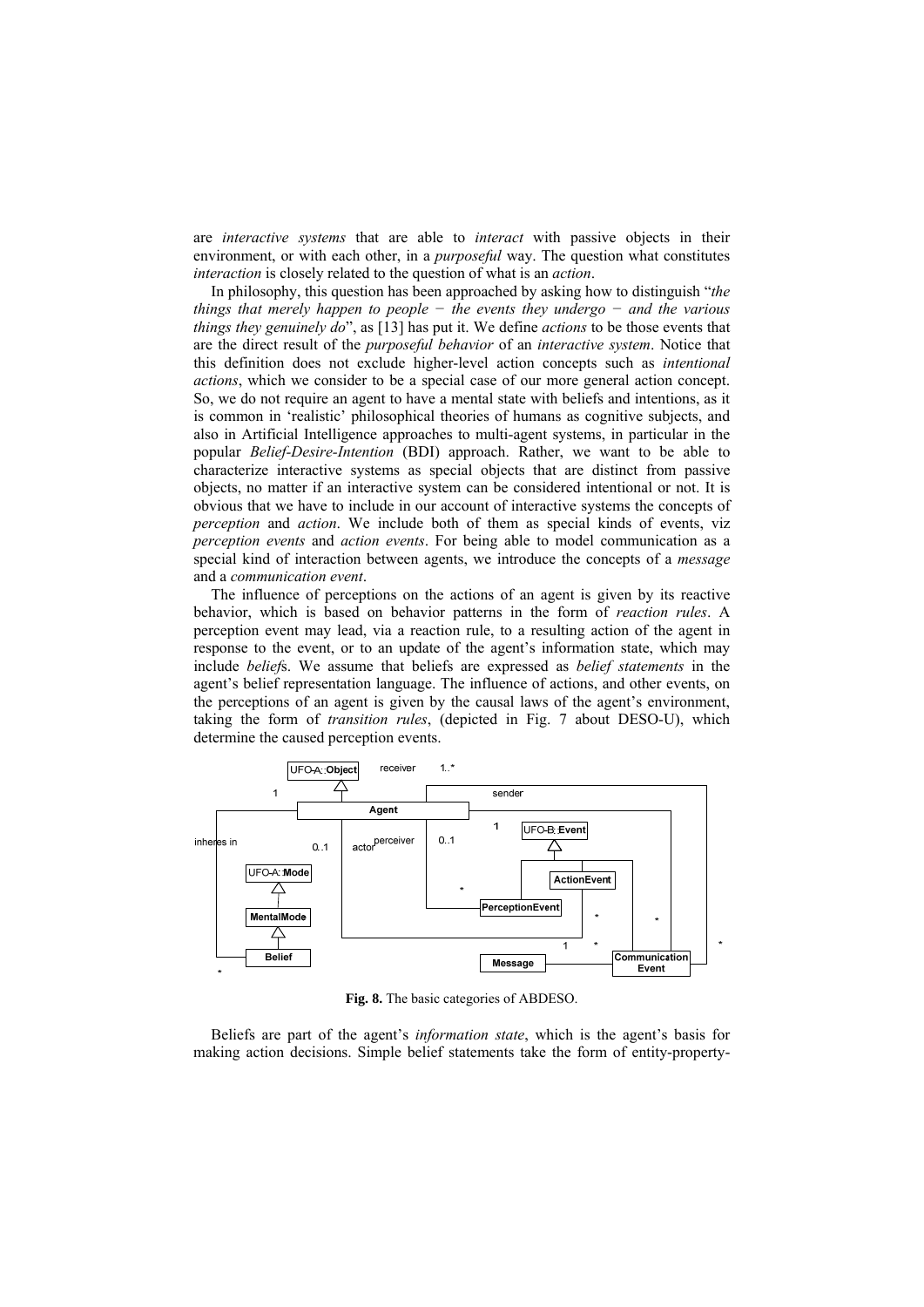value triples, which are special cases of atomic sentences of predicate logic. These concepts are depicted in Figure 8.

A communication event is a complex event consisting of an *in-message event* (being a special case of a perception event) and an *out-message event* (being a special case of an action event). This is described in Figure 9.



**Fig. 9.** In-message events and out-message events.

We claim that these seven concepts: *perception events, action events*, *messages* and *communication events*, consisting of *out-message events* and *in-message events*, as well as *beliefs*, as depicted in Figures 8 and 9, form the foundation of an ontological account of agents as interactive systems, no matter if agents are intentional or not.

In the next section, we add a few more concepts to this foundation, for being able to account for business systems, or organizations, as *institutional agents*.

### **Organizations as Institutional Agents**

An *agent type* is associated with *reaction rules*, which define the reactive behavior of agents of that type. When a reaction rule is triggered by a perception event, this may result in zero or more action events.

Any agent has exactly one *agent base type* and, in addition, may have zero or more *agent roles* representing roles defined by an *institutional agent* (such as an organization) and played by the agent as a *subagent* of the institutional agent. The role's reactive behavior rules define implicit duties to react to certain events (resp. incoming messages).

The institutional agent's reactive behavior rules define the delegation of processing incoming messages to subagents.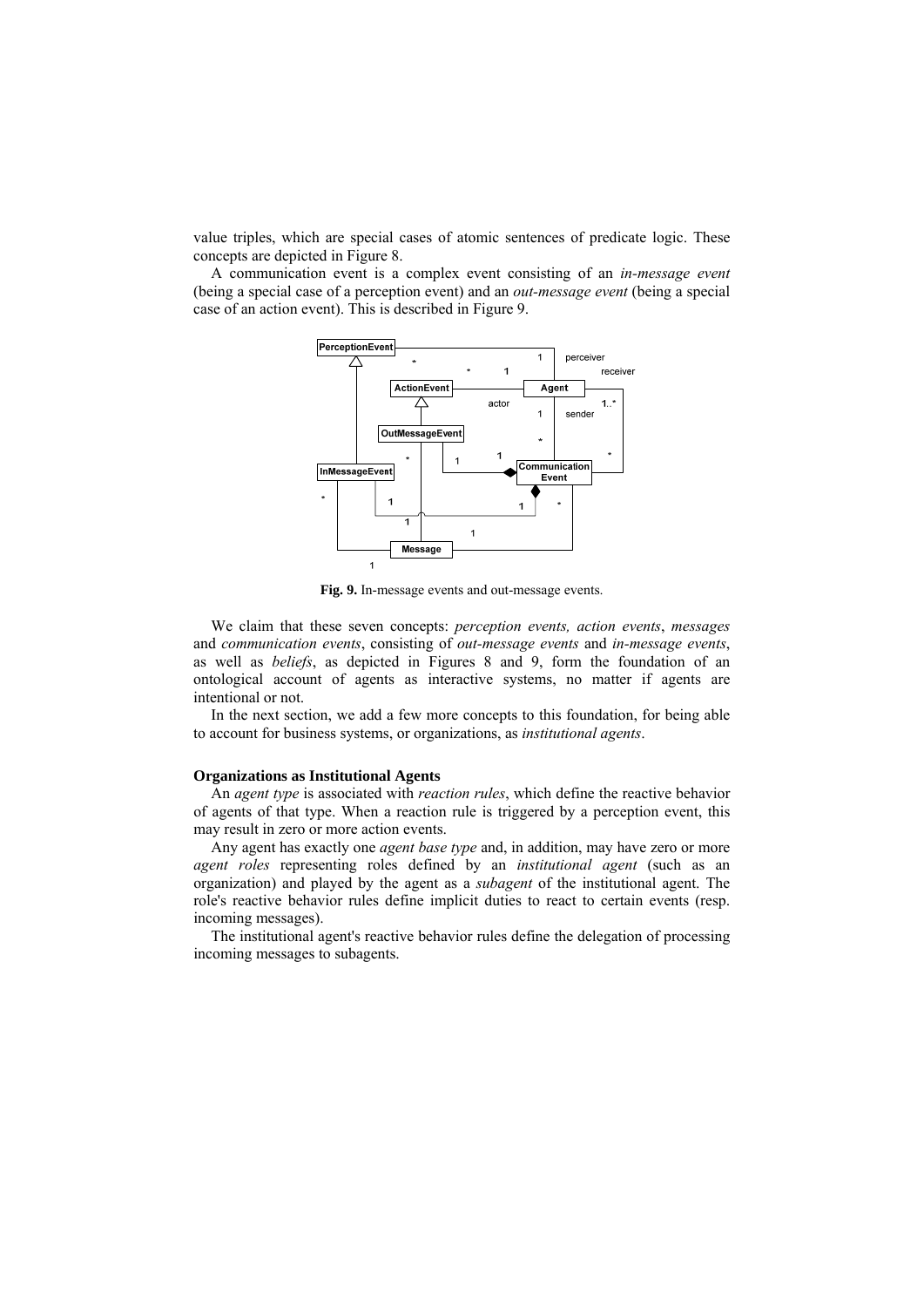

**Fig. 10.** Agent role types and institutional agents.

# **5 Soundness and Completeness of Simulation Languages**

In order for an ABS model *M* to faithfully represent an agent-based discrete event system abstraction *A*, the simulation language *L* used to make *M* should faithfully represent the conceptualization of -based discrete event systems used to conceive the abstraction *A*. An ABS language can be evaluated by comparing a representation of its concepts (typically provided by a metamodel of the language) to an ontology of agent-based discrete event systems. The stronger the match between them, the easier it is to communicate and reason with models made in that language.

Since ABDESO represents a general conceptualization of agent-based discrete event systems, it can also serve as a reference ontology for evaluating the simulation languages of ABS frameworks. For any given ABS language *L*, we may consider (1) a *representation* mapping from the concepts of ABDESO to the elements (or modeling primitives) of *L* and (2) an *interpretation* mapping from the elements of *L* to the concepts of ABDESO. If these mappings are far from being isomorphisms, this may indicate deficiencies (soundness and completeness problems) of *L*.

There are four properties of an ABS language to be checked in its evaluation:

- 1. *Soundness*: *L* is sound wrt ABDESO iff every element of *L* has an interpretation in terms of a domain concept from ABDESO. The *degree of soundness* can be measured relatively as the number of *L* elements that have an ABDESO interpretation divided by the total number of *L* elements.
- 2. *Completeness*: *L* is complete wrt ABDESO iff every ABDESO concept is represented by a modeling primitive of *L*. The *degree of completeness* can be measured relatively as the number of ABDESO concepts that are represented by an element of *L* divided by the total number of ABDESO concepts.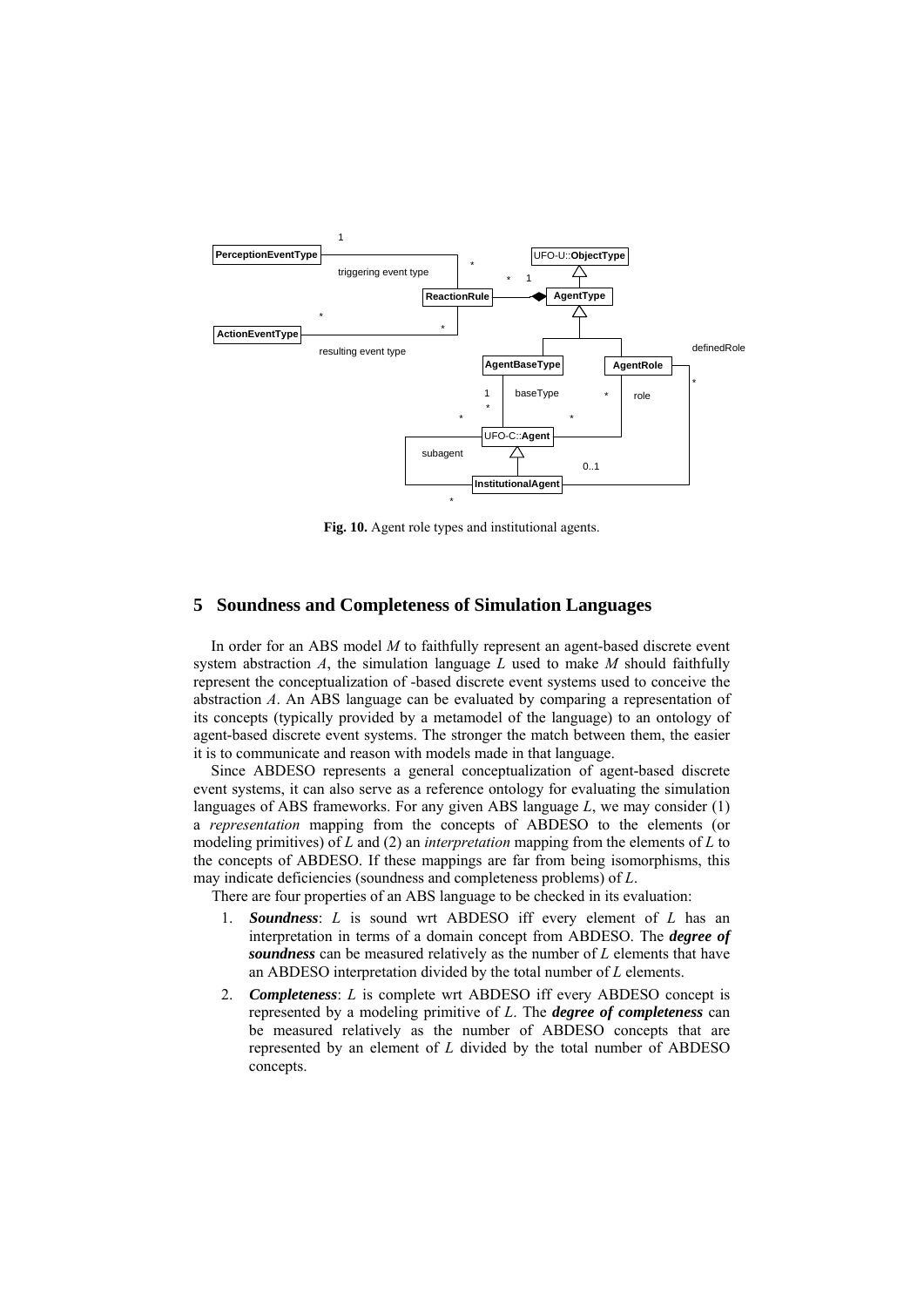- 3. *Lucidity*: *L* is lucid wrt ABDESO iff every element of *L* has at most one interpretation in ABDESO. The *degree of lucidity* can be measured relatively as the number of *L* elements that have at most one interpretation in ABDESO divided by the total number of *L* elements.
- 4. *Laconicity*: *L* is laconic wrt ABDESO iff every domain concept from ABDESO is represented by at most one element of L. The *degree of laconicity* can be measured relatively as the number of ABDESO concepts that are represented by at most one element of *L*.

The lower these degrees are for a given ABS language, the more problems may be expected from using a model expressed in it, e.g. by communicating incorrect information and inducing the user to make incorrect inferences about the semantics of the domain.

We now apply the described method for providing a brief evaluation of the soundness and lucidity of *BPMN*.

## **6 BPMN**

In this section, we provide a brief summary of the essential BPMN constructs (which are described in the metamodel shown in Figure 8). BPMN defines Business Process Diagrams, which may describe processes of different types. We focus on modeling proprietary (also called "private") business processes, i.e. processes that allow a complete pre-scriptive specification of their workflow since they happen within one domain of control. Notice that what is called a *Process* in BPMN, is, in fact, rather a *process type* or *process specification*. The same terminological looseness also holds for most other BPMN terms (e.g. an *Event* is an event type).

A *Process* may be associated with a *Pool*, which is visually rendered as a rectangular container and corresponds to the business actor, or *Participant*, "owning" the process. A Pool may be compartmented into several *Lanes*, informally representing associated actors, each containing some part of the Process associated with the actor under the same domain of control. A Process essentially consist of 'flow objects' (*Events*, *Activities* and *Gateways*), 'connectivity objects' (S*equence Flows*, *Message Flows* and *Associations*) and 'artifacts' (like *Messages* and *Data Objects*).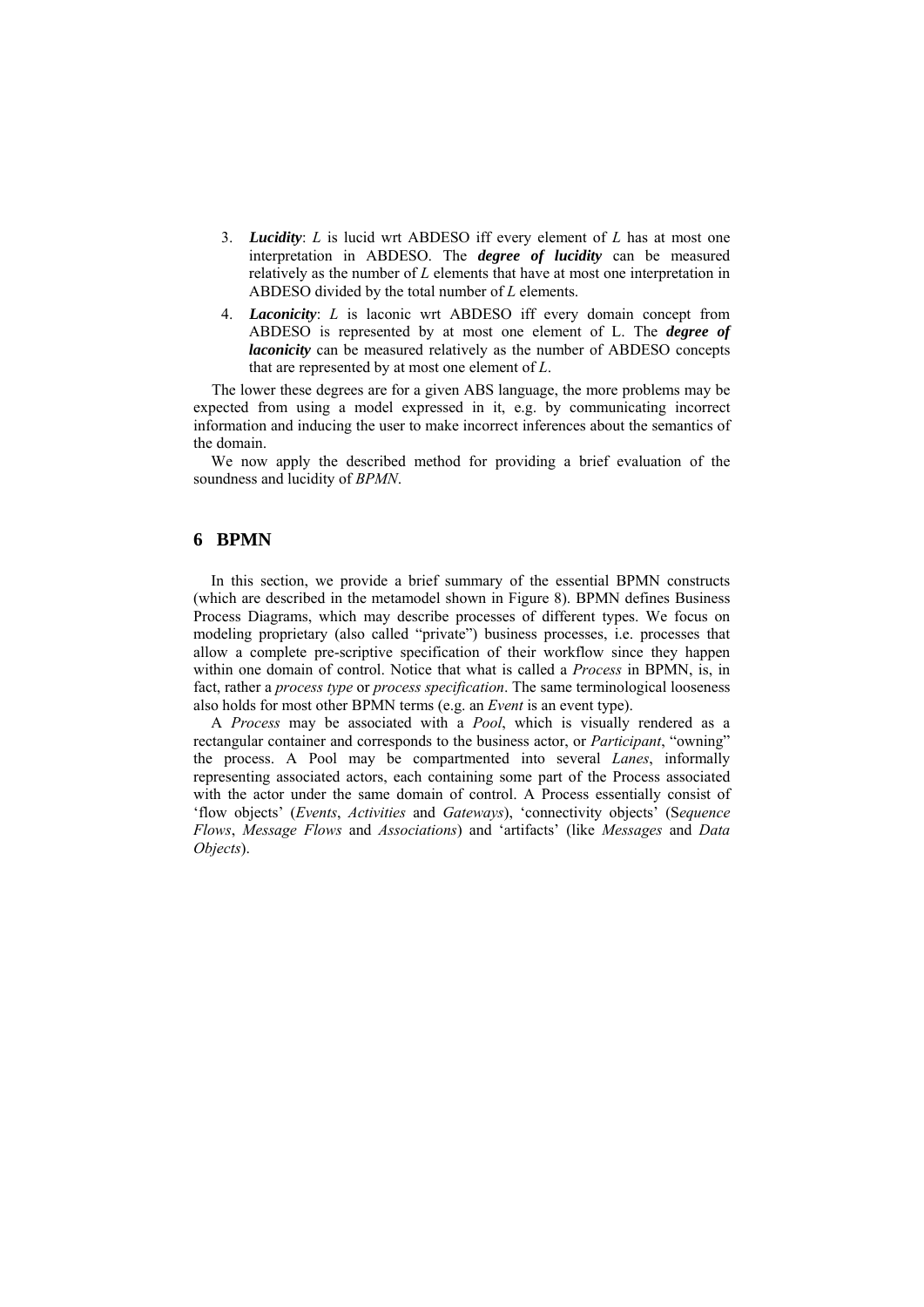

**Fig. 8.** BPMN core elements

Events (rendered as circles) and Activities (rendered as rectangles with rounded corners) are sequenced with the help of Sequence Flows (rendered as solid arrows) and Gateways (rendered as diamonds), which allow for AND, XOR as well as OR splits and joins of control flow branches.

Activities subsume *Tasks*, which represent atomic Activities (defined with the help of an attribute called *taskType*), and *Sub-Processes*. Tasks can be assembled into Sub-Processes, for allowing reuse. Pools are connected through Message Flows that represent message exchange patters.

Since BPMN is a process modeling language, a full simulation model may be obtained by combining an information model (e.g. in the form of a UML class model) with one or more BPMN process models.

# **7 Evaluation of BPMN**

We evaluate BPMN by considering 1) the *interpretation* of its core elements in ABDESO, and 2) the *representation* of the ABDESO core concepts with BPMN. Since we do not consider the issue of event composition in this preliminary analysis, we exclude *Sequence Flows* and *Gateways* from the core concepts under consideration. We also exclude the abstract super-concepts *Flow Object*, *Event*, *Activity* and *Connectivity Object*, which are non-terminals in the abstract syntax tree defined by the BPMN metamodel, and, therefore, do not really count.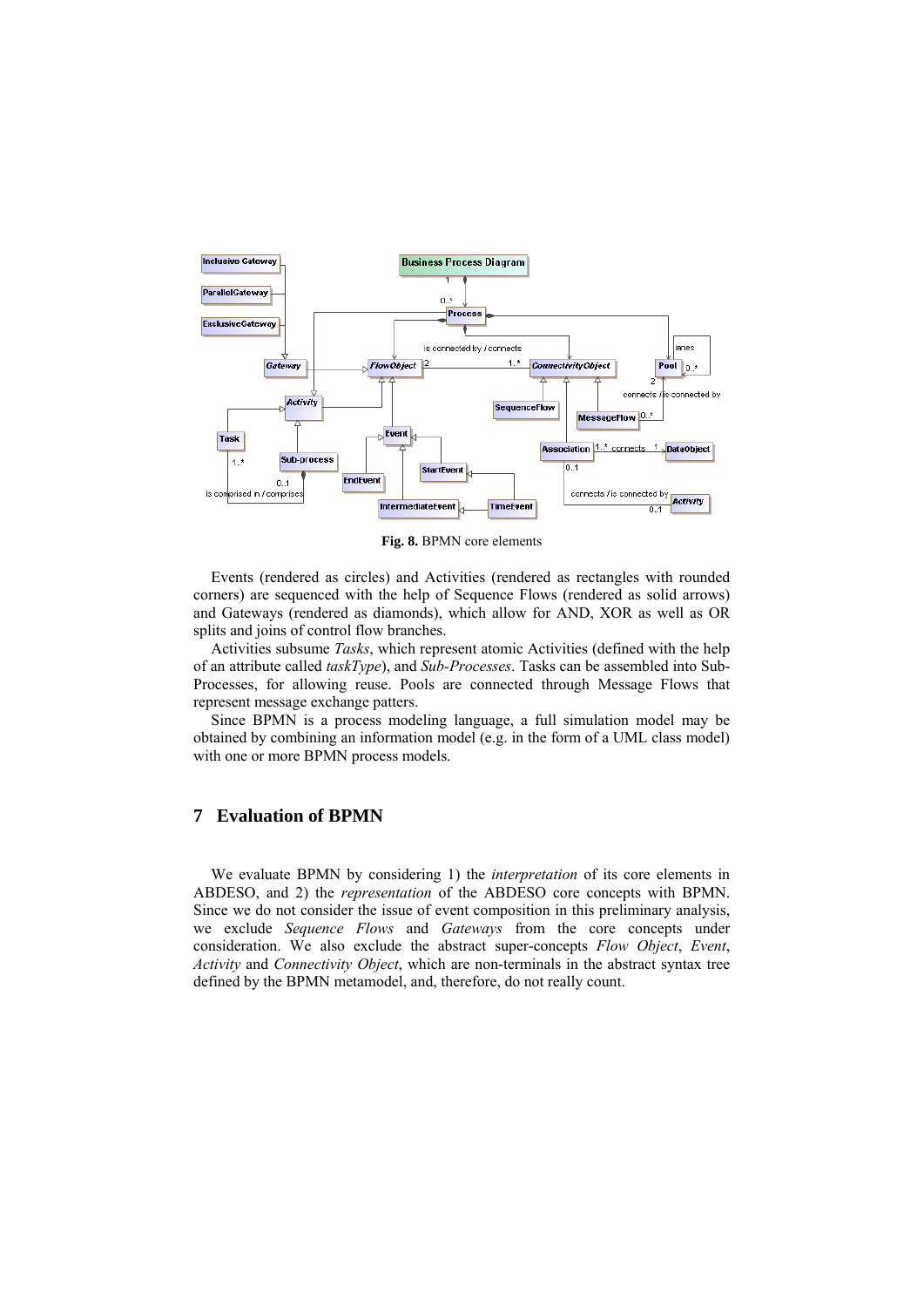#### **7.1 Evaluating Soundness and Lucidity**

As a result of our preliminary evaluation of BPMN, Table 1 lists the elements of a relevant BPMN subset together with their interpretation in ABDESO.

| <b>BPMN</b> element         | <b>ABDESO</b> concept(s)                      |
|-----------------------------|-----------------------------------------------|
| Pool                        | Agent (Type), Physical Agent (Type)           |
| Participant                 | Agent (Type), Physical Agent (Type)           |
| Lane                        | Sub-Agent (Type)                              |
| Process                     | Complex Event Type                            |
| Task                        | Action Event Type                             |
| Sub-Process Activity        | Complex Event Type                            |
| <b>Start Event</b>          | Event Type                                    |
| Intermediate Event          | Event Type                                    |
| End Event                   | Event Type                                    |
| Message                     | Message Type                                  |
| Message Event               | In-Message Event Type, Out-Message Event Type |
| Message Flow                | Communication Event Type                      |
| Data Object                 | Object Type                                   |
| <b>Soundness</b> (Lucidity) | 100% (70%)                                    |

Table 1: The ABDESO interpretation of BPMN elements

As we can see from this table, the considered core subset of BPMN is 100% sound wrt ABDESO, since all elements of it have an ABDESO interpretation. It is 70% lucid with respect to ABDESO, since 4 out of 13 elements have more than one ABDESO interpretation.

### **7.2 Evaluating Completeness and Laconicity**

When evaluating the completeness and laconicity of BPMN with the help of a representation mapping, we do not include the abstract concepts of ABDESO (Entity, Fact Triple, Entity Type, Agent Type and Mental Mode). In general, such abstract concepts (or *language elements*) correspond to non-terminals in the abstract syntax tree defined by the ontology metamodel. They serve as auxiliary super-concepts, so they do not count as much as the concrete concepts, which are terminals.

As we can see from Table 2 below, the considered core subset of BPMN is 60% complete wrt ABDESO, since 15 out of 25 ABDESO concepts can be represented in BPMN. It is 32% laconic wrt ABDESO, since 8 out of 25 ABDESO concepts have a unique representation.

The high degree of incompleteness of BPMN results mainly from BPMN's shortcomings in its information modeling capabilities. Unfortunately, the designers of BPMN decided to ignore object-oriented information modeling concepts, as defined by UML class diagrams. Therefore, BPMN does not support the concepts of attributes and reference properties for its *Data Objects*, which correspond to object types in weak sense, only.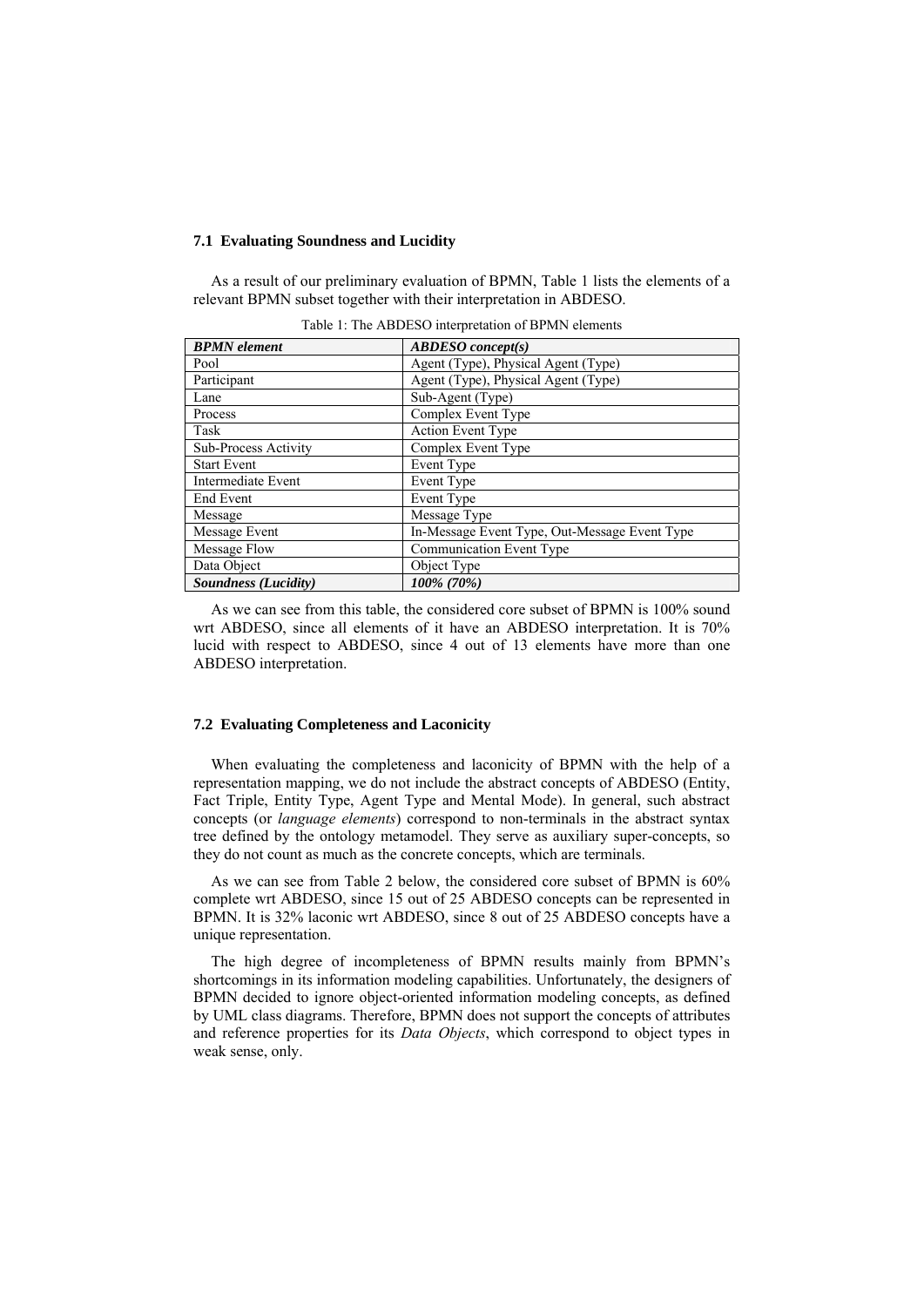| <b>DESO</b> concepts (11)        | BPMN(4/2)                                            |
|----------------------------------|------------------------------------------------------|
| Object type                      | Data object                                          |
| Physical object type             | Data object                                          |
| Attribute                        |                                                      |
| Datatype                         |                                                      |
| Reference property               |                                                      |
| Atomic event type                | Start Event, Intermediate Event,<br><b>End Event</b> |
| Complex event type               | Process, Sub-Process Activity                        |
| Object destruction event type    |                                                      |
| Object change event type         |                                                      |
| Object creation event type       |                                                      |
| <b>Transition</b> rule           |                                                      |
| <b>ABDESO</b> concepts (14)      | <b>BPMN</b> (11/6)                                   |
| Agent (base type)                | Participant, Pool                                    |
| Agent role                       | Participant, Pool                                    |
| Physical agent (base type)       | Participant, Pool                                    |
| Physical agent role              | Participant, Pool                                    |
| Institutional agent (type)       | Participant, Pool                                    |
| Sub-Agent (Type)                 | Lane                                                 |
| Action event type                | Task                                                 |
| Perception event type            |                                                      |
| Message type                     | Message                                              |
| Communication event type         | Message Flow                                         |
| Out-message event type           | Message Event                                        |
| In-message event type            | Message Event                                        |
| Belief (entity) type             |                                                      |
| Reaction rule                    |                                                      |
| <b>Completeness</b> (Laconicity) | 60% (32%)                                            |

Table 2: The representation of ABDESO concepts in BPMN

# **8 Conclusions**

Using the *Agent-Based Discrete Event Simulation Ontology (ABDESO)*, extending the *Discrete Event Simulation Ontology (DESO),* and derived from the *Unified Foundational Ontology (UFO)*, we have evaluated the suitability of BPMN as a business simulation language. The preliminary result of 100% soundness suggests that the core elements of BPMN have been well-chosen. However, the results of only 70% lucidity, 60% completeness and 32% laconicity suggest that there are quite a few *ambiguous* elements, *missing* concepts, and *redundant* elements in BPMN.

Our results are preliminary, since we did not yet investigate all relevant BPMN 2 elements, but only a core part of BPMN. In future work, we plan to extend our analysis to a more complete core fragment of BPMN and also discuss each identified deficiency in some detail.